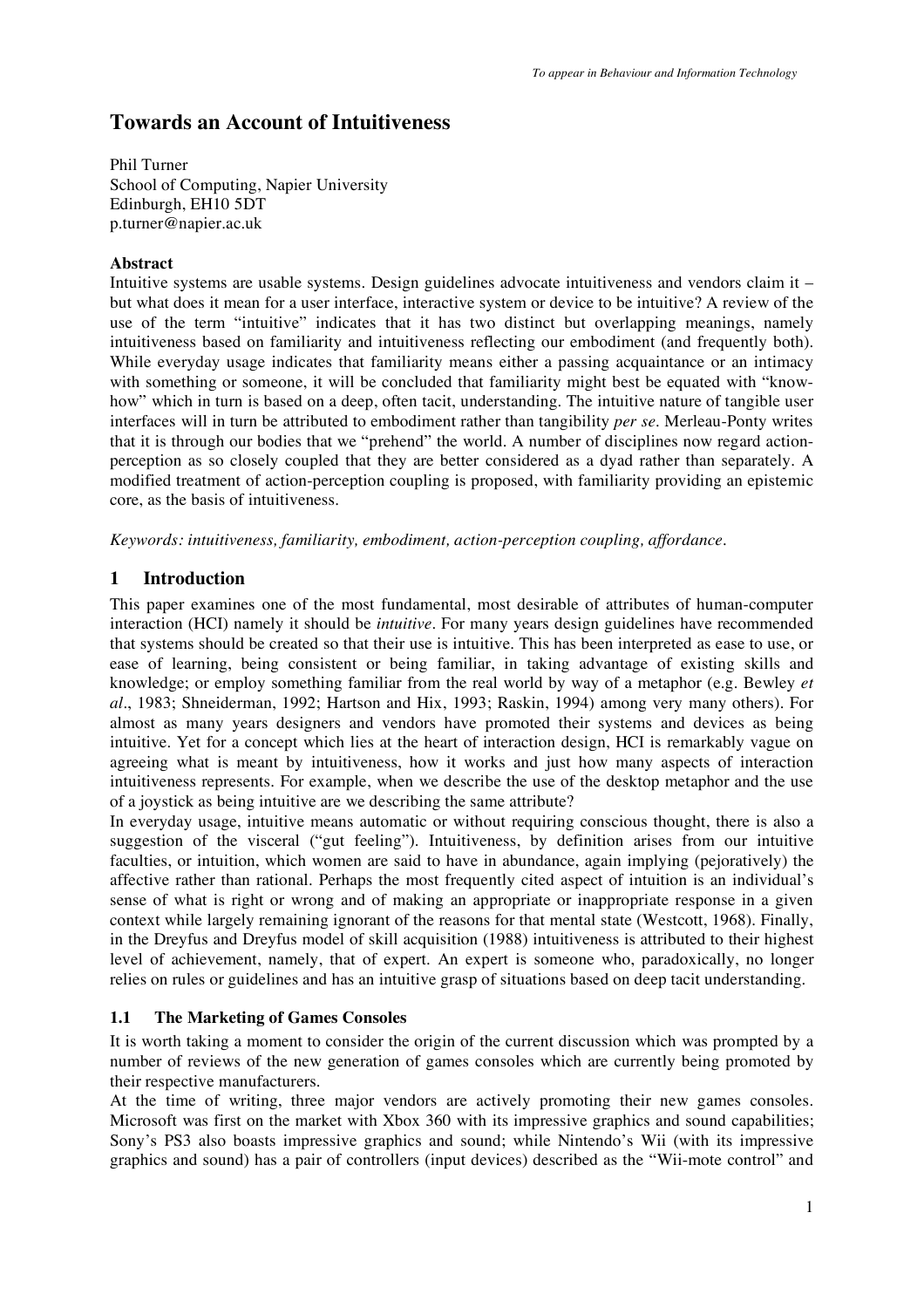the "nunchuck" (which will not be discussed further). Images of the Wii-mote control can be seen below in figure 1.



Figure 1: the Nintendo Wii-mote control (www.nintendo.com)

Reviewers have noted that this device is particularly intuitive. As can be seen from the figure, it looks like a TV remote control (hence, I assume, its name) which wirelessly communicates with the games console. It also has internal and external sensors which detect its movement and orientation so that in addition to using it as a pointing device it can also be used as a 'baseball bat', a 'sword' or a 'tennis racket'. Figure 2 illustrates a game of baseball being played on the Nintendo Wii with the player using the Wii-mote control as though it was a baseball bat.



Figure 2: the Nintendo Wii-mote control in action (www.nintendo.com)

Thus the Wii-mote control offers a style of interaction which is both familiar and tangible. It looks and behaves like a familiar TV remote control while also offering a tangible style of interaction.

# **1.2 The structure of this paper**

The argument presented here is an attempt to "deconstruct" the concept of intuitiveness. The term intuitive is used in many different ways in HCI but there are two distinct groupings which correspond to intuitiveness as familiarity and intuitiveness as embodiment. Familiarity and embodiment are then considered from successive HCI, philosophical and psychological perspectives. In these discussions to recurrent themes emerge namely, perception and affordance. It is concluded that intuitiveness can be described in terms of a modified account of action-perception coupling.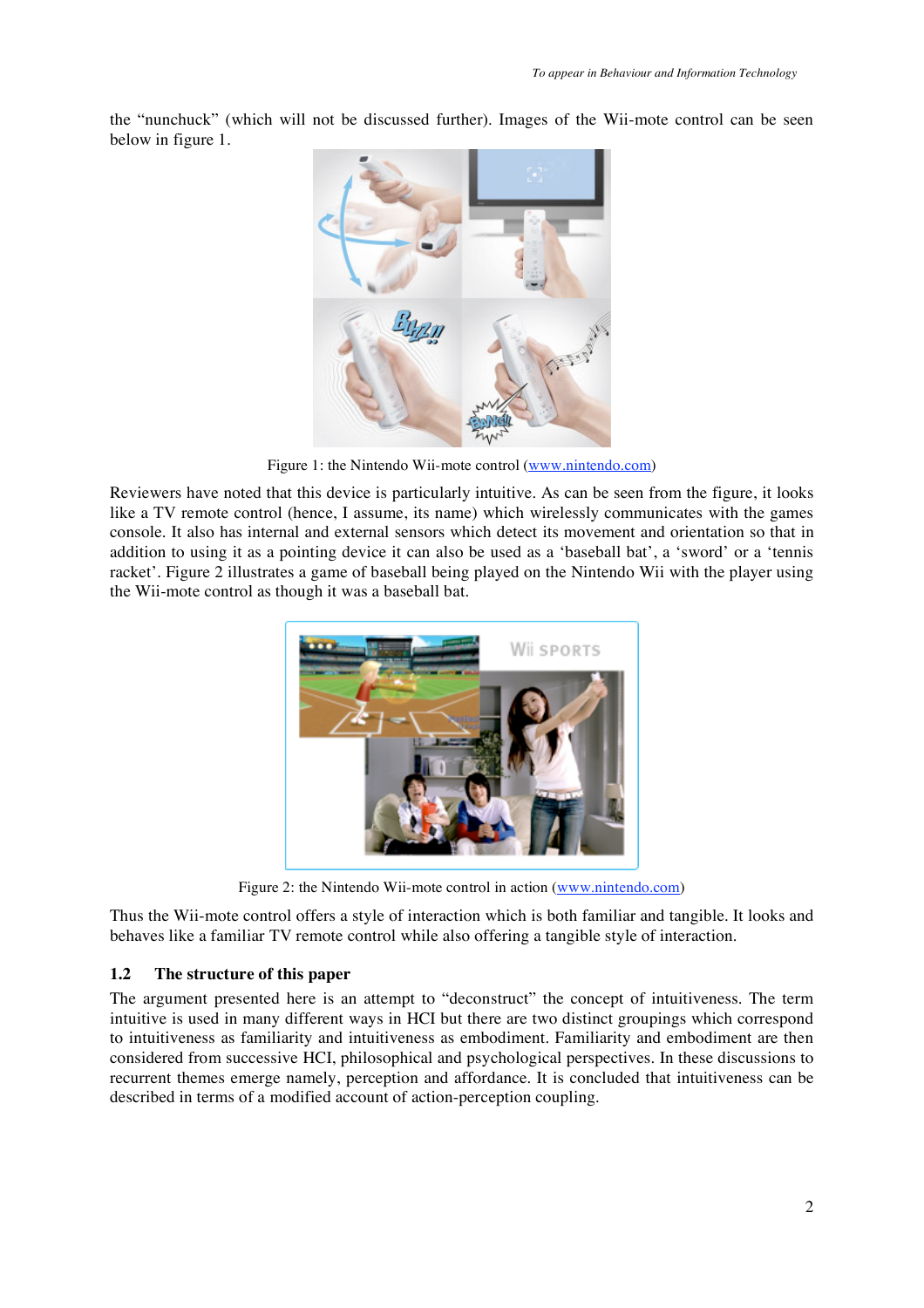# **2 Two Views of Intuitiveness**

# **2.1 Intuitiveness and Familiarity**

From an HCI perspective, Raskin (1994) has famously argued that to be *intuitive* means to be *familiar*. He writes that a user interface is intuitive in as it much as it resembles (or is identical) to something the user already knows. He continues, "In short, *intuitive* in this context is an almost exact synonym of *familiar*". Later, and at greater length, he writes "one of the most laudatory terms used to describe an interface is to say that it is *intuitive*. When examined closely, this concept turns out to vanish like a pea in a shell game and be replaced with the more ordinary but more accurate term *familiar*" (Raskin, 2000). Similarly Kara *et al*. (1997) have also posed the question "Are what we call "intuitive" user interfaces really just familiar user interfaces?" There numerous design guidelines which echo this directing the HCI specialist to make use of the familiar and to date this has been achieved by way of the wide spread use of metaphor, the most familiar of which is the desktop metaphor.

In our everyday lives we acquire knowledge of a real world desktops and have found that they support a large number of activities such as placing things on them, sitting at them, working at them and so forth - in other words we have directly perceived their affordances. But this is essentially a reciprocal relationship whereby our perception of objects' affordances makes us familiar with them and our very familiarity allows us to perceive their affordances. Such knowledge is by definition *intuitive*, however to make use of it when using an interactive device requires us to make inferences from these intuitions 1 . Thomson, in discussing the relative merits and status of intuitive and inferential knowledge, observes:

"Intuition and Inference usually are contrasted with each other as being two separate and antithetical modes of mental experience. Intuition is generally referred to as primary and fundamental, while Inference is accounted secondary and superstructive. But as far as one has been made dependent upon the other, mankind has been disposed to measure Inference by Intuition rather than Intuition by Inference. Intuition has been regarded as a source of or method of obtaining transcendental, pure and trustworthy knowledge; while Inference has been esteemed to yield only experiential, mixed and uncertain information. "

1878: 339 (capitalisation in the original) Thus the creators of the desktop metaphor assumed that people could make inferences about the behaviour of the computer-based desktop from their (intuitive) knowledge of real desktops. Metaphor is more pervasive in HCI than may be at first sight is apparent – consider the ubiquity of "cut and paste" and reference to web "pages". The Xerox Star was not only the first system to employ the desktop metaphor but the first to use toolbox metaphor (e.g. Johnson *et al.*, 1989) but elsewhere more exotic metaphors such as magic wands (e.g. Bowman *et al*., 2001); breadcrumbs (e.g. Darken and Silbert, 1993); muddy footprints (e.g. Marcus, 1993) among dozens of other have been employed to communicate the designers' intent to the systems' users.

A great deal has been written about the role of metaphor in HCI and space does not permit an extended discussion of this, safe to say that its advocates claim that it reflects the very basis of our cognition (e.g. Lakoff and Johnson, 1999; Fauconnier and Turner, 2003) while others advise caution and regard it potentially harmful (Halasz and Moran, 1982). However Holyoak and Thagard (1995) have convincing argued for the mechanism by which metaphor and analogy operate. They describe metaphor as involving saying one thing in order to say another. A metaphor thus connects two different domains just as an analogy works by mapping a 'source' and a 'target'. Thus metaphor and analogy can connect, in the minds of the users, real world objects with corresponding elements and attributes of interactive devices hence the power of familiar source domains.

<sup>&</sup>lt;sup>1</sup> Norman (1988), who introduced the concept of affordance to HCI, sought to adapt the original, direct unlearned formulation with one which is at one remove, namely *perceived affordance*. He suggested that an individual could be said to perceive the intended behaviour of, say, interface widgets such as the sliders and buttons. The intended and perceived behaviours of such widgets are, of course, very simple, including sliding, pressing and rotating leaving him to conclude that 'real affordances are not nearly as important as perceived affordances; it is perceived affordances that tell the user what actions can be performed on an object and, to some extent, how to do them' (ibid). Like Gibson, however, he subsequently modified his position on user interface affordances to observe that they are 'often more about conventions than about reality' (Norman, 1999:124).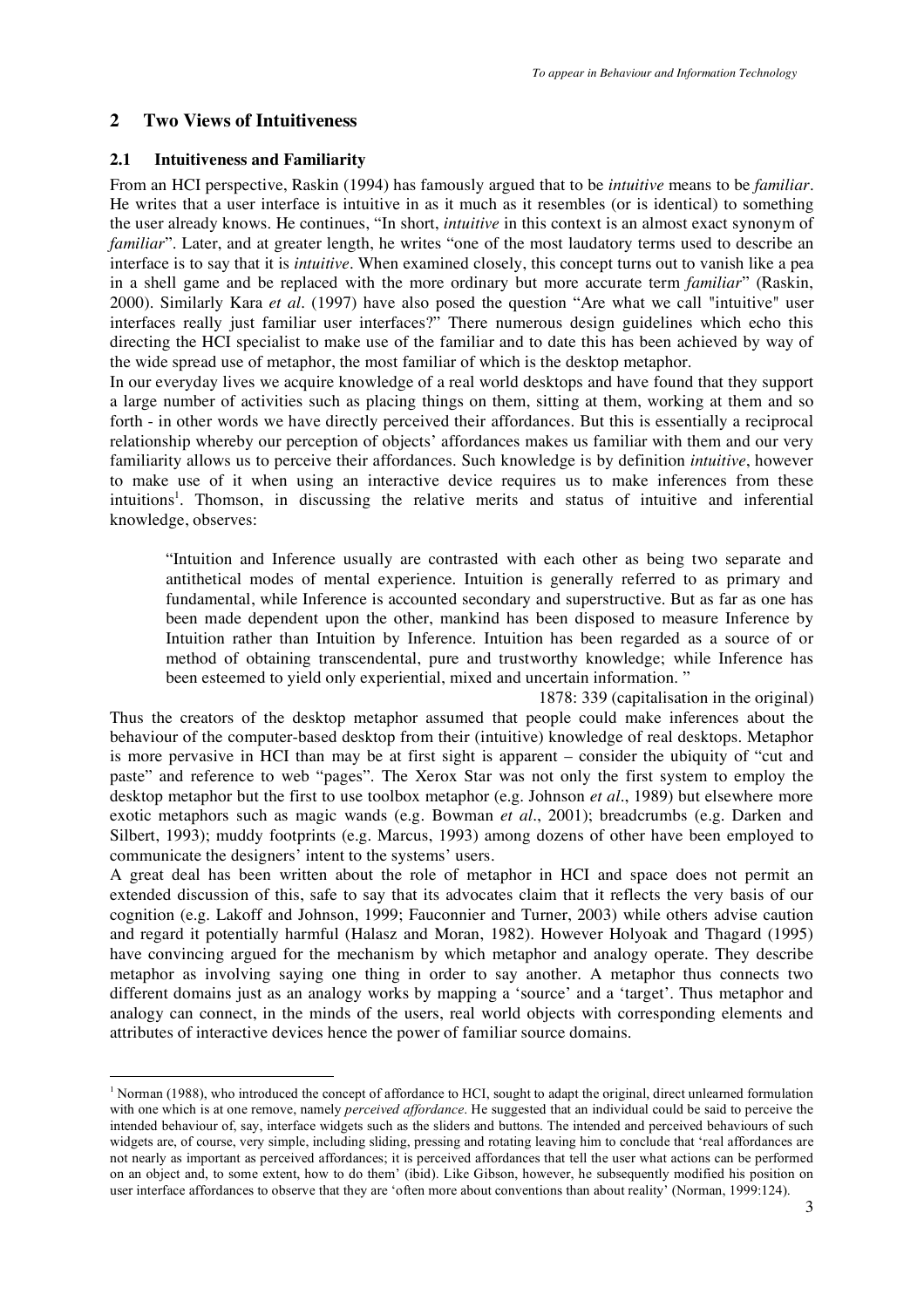#### **2.2 Familiarity**

Familiarity means a thorough knowledge of, or an intimacy with something or someone. Etymologically it is related to *family*. Familiarity is commonplace and everyday and aside from familiarity as intimacy, it can also be used to indicate a passing acquaintance. For example, my train to work has an automated announcement asking passengers to familiarise themselves with the safety procedures. Yet familiarity, in either sense, has not received sustained attention in the field of human computer interaction excepting perhaps some of our recent work (Van De Walle *et al*., 2003; Turner *et al.*, 2004). In an attempted to define it more clearly we have turned to the work of Martin Heidegger who discussed it at some length<sup>2</sup>. Heidegger is best known for his hyphenated treatment of our beingin-the-world, which for him, captures the fundamental questions of ontology. For Heidegger, to exist is to be in the world (better thought of a social world rather than planet Earth as such) and his use of hyphens indicates that we are not and cannot be separated from this fact. Heidegger has argued that familiarity is a consequence of being-in-the-world and is the basis of our worldliness, that is, our ability to deal with the world. In short, we are able to cope with the world and the systems it comprises because we are familiarity with it.

Familiarity encompasses the ideas of involvement and understanding. Involvement may be thought of as an expansion of the word in as found in 'being-in-the-world' while understanding should be interpreted as 'know-how'. Dreyfus (1991) notes that "This know-how … is more basic than the distinction between thought and action" and directly equates humans with these skills ("We are such skills"). In these terms, being familiar with a computer should be understood in terms of being able use it or better still being able to cope with it. Coping, in turn, may be understood in terms of three key characteristics, firstly, it is the recognition that equipment is inter-related. Each piece of equipment being used for a specific task – hammers are for driving nails into wood; a word processor is used to compose text. The second 'component' of the world is the set of purposes to which these tasks are put. Of course, while we cannot meaningfully separate out purposes from tasks in these worlds we can recognize that the word processor is used to write an academic paper for the purpose of publication and dissemination. Nails are driven into wood to provide illustrations for philosophical discourse. Finally, in performing these tasks we acquire or assume an identity (or identities) as carpenters, academics and so forth. In adopting these concepts and perspectives we are move away from reflecting on the nature of things to how we use, manage and cope with them. Thus we demonstrate our familiarity with the world by coping with situations, tools and objects. Familiarity is then a 'readiness' to cope with, say, chairs (e.g. by sitting on them and by being able to sit in them) which has developed from our earliest days. Heidegger describes this readiness as "the background of ... primary familiarity, which itself is not conscious or intended but is rather present in [an] unprominent way" (Heidegger, 1985: 189). Thus, assuming that we are in the world of modern computing, when we enter our places of work we see desks, chairs, computers, printers, network points and so forth. We do not perceive a jumble of surfaces, wires and inexplicable grey boxes. Having made a case for familiarity how do we re-cast this into an account which might reveal how this works in practice? The question then, is what is the psychological basis of familiarity? From what we have seen it does not appear to involve a cognitive representation and the manipulation of that knowledge in a way congruent with a mental model. Instead it appears to resemble the way in which an expert chess

master player perceives patterns of pieces which the novice cannot (e.g. Chase and Simon, 1973); or way in which an academic is about to locate themselves in the information space offered by a journal paper more accurately than the less experienced reader (e.g. Dillon and Scaap, 1996) or the tennis pro being able to predict the direction of an opponent's serve better than a novice (e.g. Farrow and Abernethy, 2003). So perhaps familiarity may be better understood as changes in perception rather than the creation of knowledge *per se*. Our own work lends weight to this hypothesis (e.g. Van De Walle *et al*., 2003; Turner *et al*., 2004). In a longitudinal study of seniors learning to use a PC we found evidence for changes in their perceptions of interactive technology accompanying their growing familiarity with it. We witnessed changes in their perception of information technologies from, for example, something quite alien to a means of warding off or at least delaying many of the effects of aging (loss of mobility, contact with the outside world, communications with friends and relatives).

 <sup>2</sup> It should be noted that Heidegger was also an unrepentant member of the Nazi party <sup>a</sup> fact which should not be neglected when consulting his work.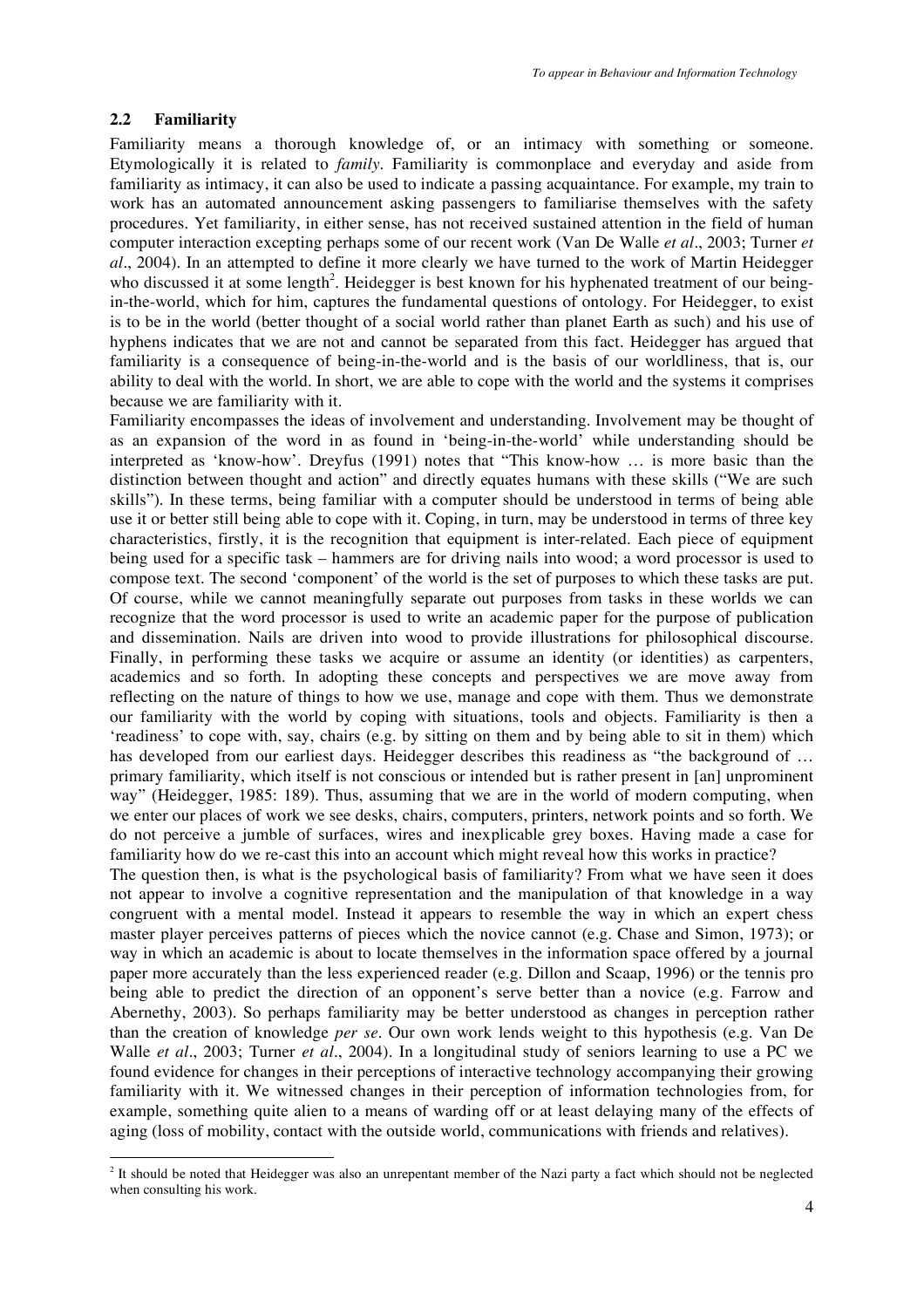So, for the purposes of this discussion this perspective on intuitiveness will be subsumed under the single term "intuitiveness as familiarity*"*.

#### **2.3 Intuitiveness and Embodiment**

However there is more to intuitiveness than just know-how or familiarity. There are many researchers who describe their interactive systems as intuitive but emphasize their graspability, physicality and tangibility. Such system often employ a tangible user interface (TUI). Ishii and Ullmer (1997) introduced us to their vision of "Tangible Bits" which has subsequently formed a focus of subsequent research into tangible and ambient computing. An important feature of this is the "grasp and manipulate" approach which couples everyday physical objects and surfaces and corresponding digital representations. Since this initial work, tangible systems have appeared two broad forms, namely, those which employ some form of interactive workbench and those which are more "free-standing". Of the former group, Bricks (Fitzmaurice *et al.*, 1995), Urp (Underkoffler and Ishii, 1999) and Illuminating Clay (Piper *et al.*, 2002) are prominent examples. TUIs couple physical representations with digital representations creating interactive systems that are computationally mediated but generally not identifiable as 'computers' per se.

TUIs make use of physical representations – such as modelling clay (as in Piper *et al.* above) and physical drawing boards to manipulate their digital equivalents. TUIs integrate representation and control which GUIs necessarily keep distinct. GUIs have a Model – View – Control structure which involves the use peripheral devices to control a digital representation of what we are working with the results of which are displayed on an output device. TUIs, in contrast, employ a MCRpd model in which the view component is split between Rep-*p* (physical representation) and Rep-*d* (digital representation). This model highlights the tight linkage between the control and physical representation.

A second larger group of tangible systems and devices are very diverse and include examples of games and toys (e.g. Cheok *et al*., 2002; Bonanni, *et al*. 2006), storytelling applications (Zhou *et al*., 2004) artistic applications and installations (e.g. Baxter *et al*. 2001; Sengers *et al.*, 2002) among many more. There are also numerous example of systems described as intuitive which make reference to both familiarity and tangibility. For example, Mackay *et al*. (1998) describe an augmented reality (AR) prototype designed to support air traffic controllers and their interactions with paper flight strips. Flight strips are physical cards which contain aircraft flight information and are used by flight controllers to track their movement in a manner which is directly analogous to the movement of the aircraft themselves. By adopting an AR approach, Mackay and her colleagues sought to avoid the problem of "forcing an abrupt change in the controllers' familiar styles of interaction."

Kasabach *et al*. (1998) have reported the development of *digital ink.* Digital Ink is described as a writing tool that "both understands people's handwriting, and allows them to turn any writing surface into a personalized interaction surface". Its creators note that its use is intuitive it that it is based on something familiar - a pen, which of course is also a tangible artefact. In all, this points to intuitiveness reflecting our embodied.

Whitehead writing in his *Science and the Modern World* observed that "We have to admit that the body is the organism whose states regulate our cognition of the world. The unity of the perceptual field therefore must be a unity of bodily experience" (Whitehead, 1925: 91). This theme was then significantly developed by Merleau-Ponty who argued that it is only though our lived bodies do we have access to what he describes as the "primary world". The world and the lived body together form an *intentional arc* which binds the body to the world. This arc anchors us in and to the world. The intentional arc is the knowledge of how to act in a way that "coheres" with one's environment bringing body and world together. "The life of consciousness - cognitive life, the life of desire or perceptual life - is subtended by an "intentional arc" which projects round about us our past, our future, our human setting, our physical, ideological and moral situation" (*ibid*: 136). For Merleau-Ponty the intentional arc embodies the interconnection of skilful action and perception. Commenting on this Dreyfus (1996) argues that we need to distinguish three different interpretations of embodiment. The first perspective is to recognise the physical dimensions of the human body and its innate capacities (in many ways this resembles ergonomics). Secondly, everyday practice allows us to refine our skills for coping with things and situations. Finally, Gibson's (1977, 1986) treatment of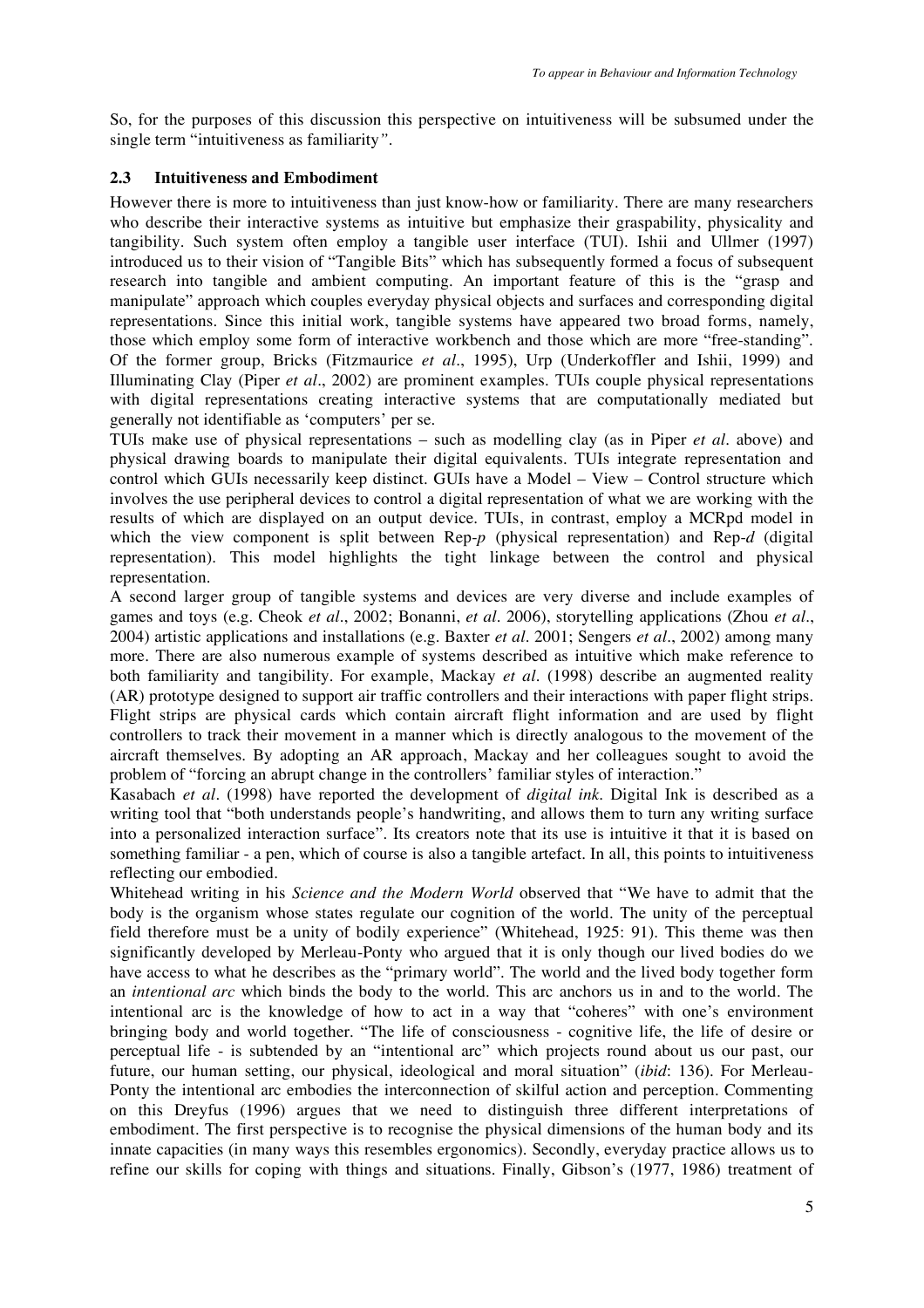affordance reflects our embodiment and perceptions of the human world, e.g. what affords walking on, carrying and so forth correspond to our body's capacities and skills. To this in his later work he adds such things as mail boxes afford mailing letters. This kind of affordance has been called a complex or cultural affordance (e.g. Turner, 2005) or a significance (Ilyenkov, 1977). Thus our bodies determine how we perceive and interact with the world - innate structures, basic general skills, and cultural skills. Merleau-Ponty includes these three dimensions of embodiment as the means by which the body makes the world available.

By describing this aspect of intuitive as embodied allows us to distinguish this form of intuitiveness from familiarity and physical ergonomics (see also Winograd, 2000; Sharlin *et al*. 2004). In short, these various forms of tangible systems which exploit our embodiment will be treated as examples of "intuitiveness as embodiment".

# **3 Intuitiveness as Action-Perception Coupling**

We have considered evidence for two distinct aspects of intuitiveness and that they may be linked as evidenced by the recurring themes of perception and affordance. Interestingly, Kant described intuition (from which intuitiveness springs) as one of the basic cognitive faculties roughly equivalent to perception. Davidson discusses intuitiveness as follows:

"The primary signification [of intuition] follows the etymology. Intuition literally means *seeing though the eye, visual perception:* and, if we draw a distinction between *intueor* in classical usage and its near synonyms [ … ] we should say that in *intueor* is implied *intentness* of observation, rather than bare seeing […] If, then, we ask at this stage what Intuition is, we obtain as answer - the apprehension or discerning of a thing actually present to the eye; and it is distinguished, on the one hand, from the revival of that thing in memory ..."

Davidson (1882:304 - italics in the original) More recently research has presented evidence that it is more meaningful to couple action and perception than to treat tem separately. Work in cognitive science (e.g. Clark, 1997), robotics (e.g. Schaal, 1999), the study of skilled behaviour (e.g. Montagne *et al.*, 2000) and developmental psychology (e.g. Thelen and Smith, 1994; Bertenthal *et al*., 1997) have suggested that there is close coupling between perception and action. For example, Bertenthal *et al.* (*ibid*) have noted that action and perception are being increasingly treated as being closely coupled in the regulation of coordinated movements. This coupling, they continue, is necessary to ensure stable and environmentally appropriate action patterns are produced in response to demands of the situation. So, for example, in moving from one location to another, we could not expect to be able to control our motor systems action effectively if they did not respond to incoming perceptual information. And Thelen and Smith have suggested that the interplay between thought and action may be so ubiquitous and so fundamental that all of our early knowledge is built "though the time-locked interactions of perceiving and acting in particular contexts" (1994: 217).

But it was, of course, Gibson (1977, 1986) who was the first to highlight action-perception coupling with his work on visual perception and affordance. For Gibson, perception is not mediated by internal representations instead it is geared to detecting and exploiting the affordance which the environment provides as he put it, "We must perceive in order to move, but we must also move in order to perceive" (1979: 223). For example, Lederman and Klatzky (1987) have demonstrated that people detect the affordance of objects, such as size, texture, weight, hardness, and temperature, from haptic explorations. There is also substantial evidence from studies of the neural basis of perception and action. For example, Grèzes and Decety (2002) using positron emission tomography have shown that those parts of the brain responsible for motor representation are activated in response to the perception of the affordances of objects. They conclude that "perception of objects automatically affords actions that can be made towards them" (p.212). (Interestingly in reviewing the literature on the neural basis of affordance they note an earlier study by Jeanerod *et al*. (1994) who found the actions elicited by affordance were affected by the familiarity one had with objects.)

However this treatment of action-perception coupling is, perhaps, a little too narrow to account for all aspects of intuitiveness particularly when we consider Merleau-Ponty's treatment of the intentional arc. Wartofsky (1979) treats perception as an historical process rather than one which is a function of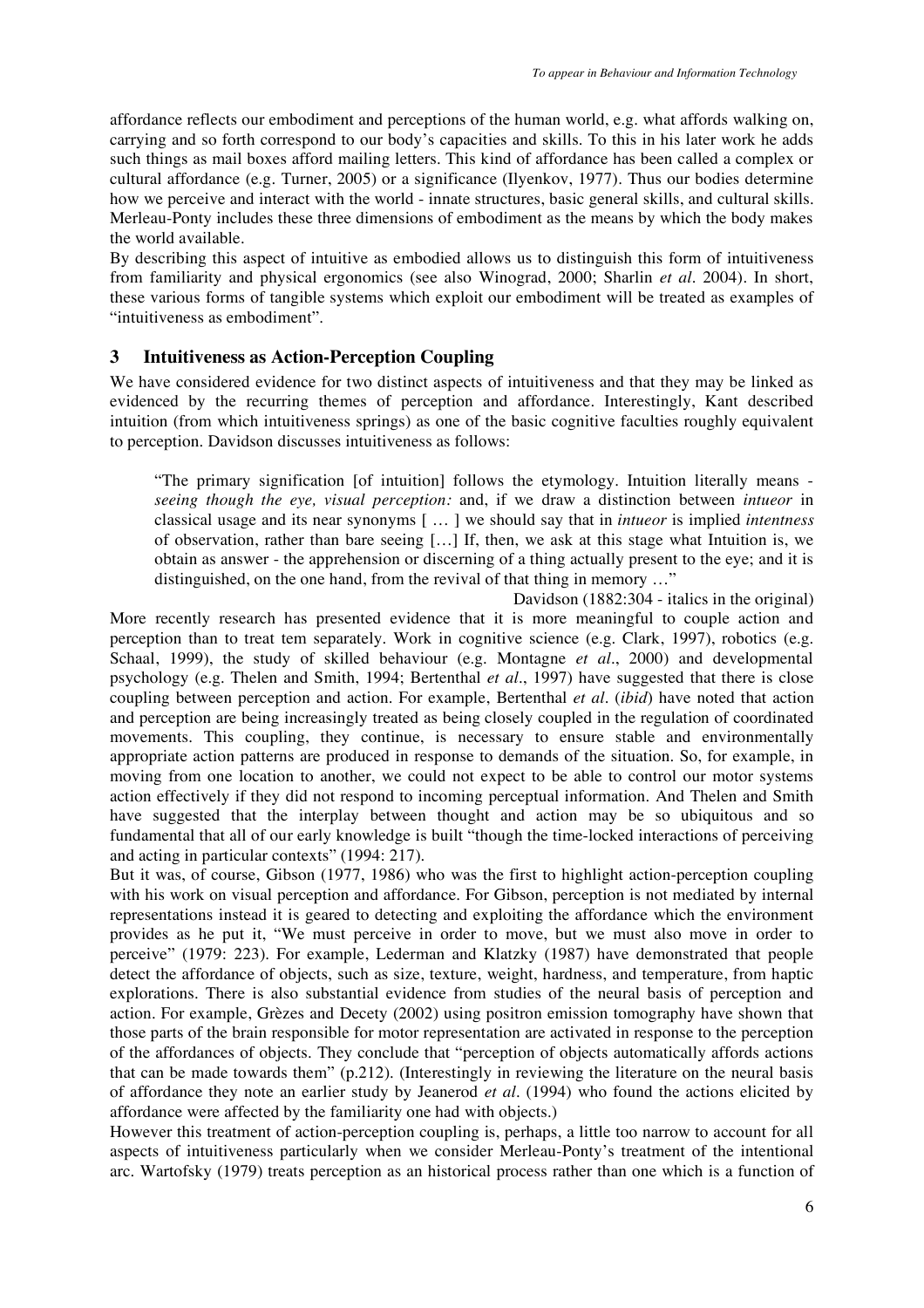the interpretation of sensory data. He argues that it is culturally acquired and is a process which continues to expand with additional individual or group experience. He begins, with a treatment of affordance (in a manner which is not dissimilar to Gibson's account) with the recognition that perception is a functional aspect of the interactions between animals and their environments. He also observes that there is a reciprocal relationship between the animal and its environment: while the perceived world of the animal can be treated as a map or an image of the animals activities, the senses of animals themselves are shaped by the purposive interactions which the species has with the environment, or as he puts it, "Rather, the very forms of perceptual activity are now shaped to, and also help to shape an environment created by conscious human activity itself. This environment is the world made by praxis – nature transformed into artefact, and now embodying human intentions and needs in an objective way." An example of this may be found in Goodwin and Goodwin's (1998) study of operational staff at an airport. The study demonstrates how perceptions of artefacts (flight information displays, documentation linking flights, destinations and aircraft, the position of the aircraft themselves on the stand…) and their perceived properties or characteristics are shaped by the histories of both the personnel involved and the artefacts themselves. The Goodwins further observe that such perceptions are always grounded in the familiarity individuals have with given situations, tasks and mediating artefacts. Returning to why Nintendo's Wii-Mote Control is intuitive – it is because it reflects the tight coupling between action and perception but this is in the context of "baseball", "tennis" and "swordplay" the sources of which are products of our cultures. But more than this we see the action of our familiarity with games as providing an epistemic core to these activities. Swinging the Wii-Mote Control to make "contact" with an on-screen ball (or whatever) reflects the action-perception make up of the activity but its attractiveness, its meaningfulness as such is a product of our understanding, our deep familiarity with games whether real or virtual. Thus it would seem that we need to extend the account of action-perception coupling to include the social, cultural and historic.

### **4 Discussion**

Most accounts of HCI research begin by stating a problem, describing its resolution and indicating how the work contributes to better design or evaluation practice. This paper is perhaps the reverse of this as it has begun with a given, namely that intuitiveness is desirable, is important, it underpins good design and so on and then argued that it may be underpinned by an (extended) account of actionperception coupling. Given this, can we return to some of those examples of systems which claim intuitiveness and determine why they are so attractive? All of them, of course, involve behaviours such as reaching, grasping, modelling or swinging which exploits the coupling between perception and action. But these activities are more than a little light exercise as they are meaningful to those involved. Those tangible systems such as Illuminating Clay are designed to support cooperative design work. We might speculate that perhaps much of the appeal of the intuitiveness of interaction effectively frees the designers to focus on those tasks which make use of higher cognitive functions. Indeed the idea of "off-loading" aspects of our interaction with technology has been explored by Robertson *et al*. (1993) with their Cone Tree system which sought to switch the burden of navigating a file store having to use our memories to making use of visual reasoning.

Perhaps, more generally, intuitive systems work because they make use of pre-existing or "precompiled" action-perception (motor) routines and socially (and culturally / historically) acquired "know-how" which free us – or at least reduces the burden – of having to engage with the interacting rather than using to system to achieve our ends – whether it is work or fun.

### **5 Further work**

Reber (1989) writing of intuitiveness notes that there is "probably no cognitive process that suffers from such a gap between phenomenological reality and scientific understanding. Introspectively, intuition is one of the most compelling and obvious cognitive processes; empirically and theoretically, it is one of the processes least understood by contemporary cognitive scientists". To this discussion we have now added the dimensions of embodiment and familiarity as to this body of psychological research.

We may also have contributed to understanding counter-intuitiveness. Having argued for a what is essentially a non-representational account of intuitiveness, counter-intuitiveness cannot be attributed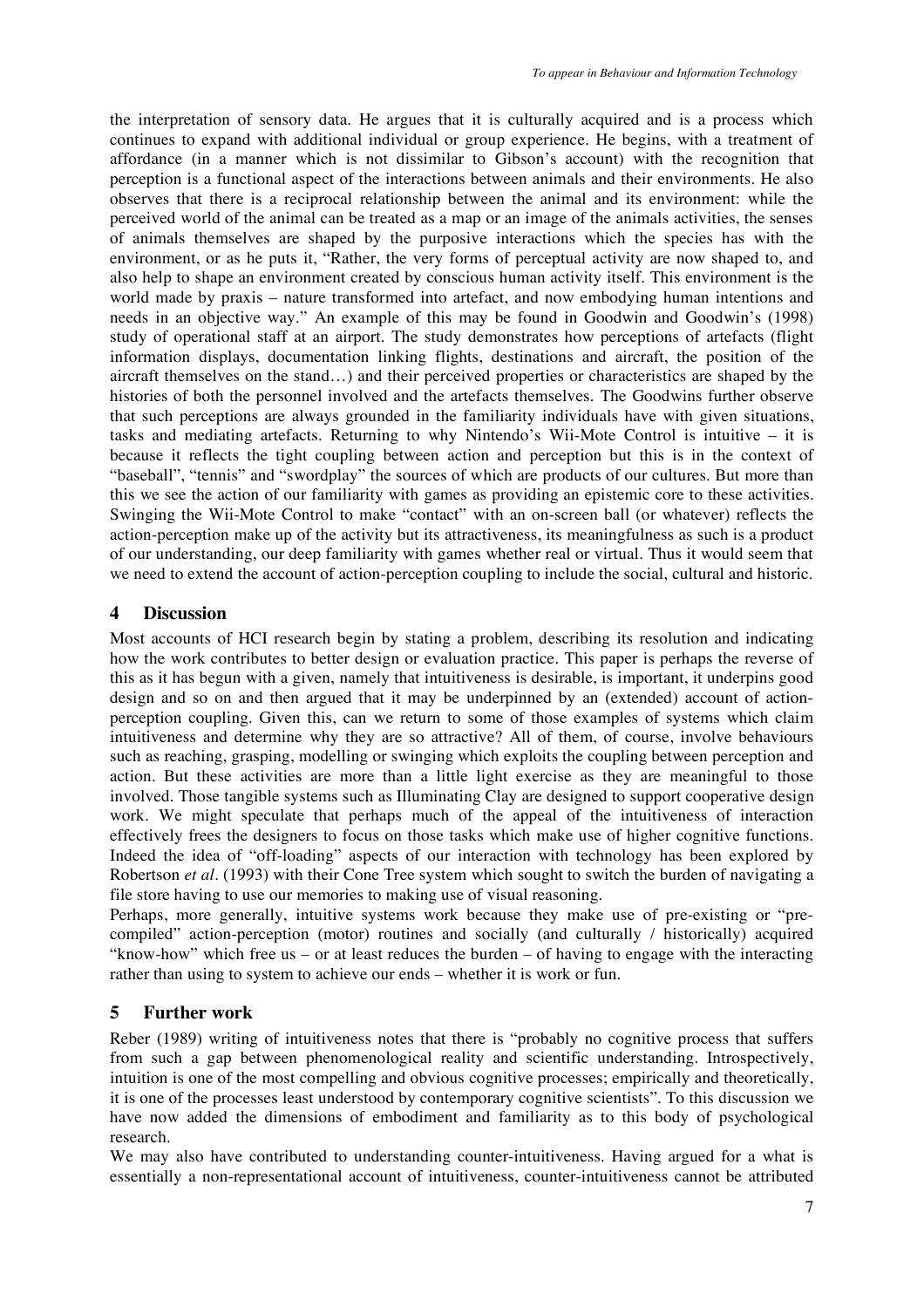to the use of poorly constructed or executed mental models. So, faced with a counter-intuitive system we can speculate that (a) we automatically and unconsciously seek to make use of our familiarity with similar systems and (b) identify the affordances the system offers. Both activities prime effective prime subsequent behaviour both in terms of our "know-how" and the activation appropriate actionperception (motor) routines. Being counter-intuitive we can reasonably expect a breakdown in the system's use and thus we are faced with the cognitive burden of putting aside this priming and readiness to cope and tackling the system in a more considered manner. As we do not approach the use of systems afresh each time, it is perhaps overcoming these expectations (being primed and ready) which gives rise to the experience of counter-intuitiveness.

Finally, as we now have a plausible account of the dimensions of intuitiveness and how it might work could this be extended to other attributes of human-computer interaction. If, for example, we were to recast of intuitiveness as an affordance or perhaps a cluster of affordances (corresponding to familiarity and embodiment) might not a similar approach to the deconstruction of other affordances?

# **6 References**

Baxter, B., Scheib, V., Lin, M. C. and Manocha, D. (2001) DAB: Interactive Haptic Painting with 3D Virtual Brushes. *Proceedings of* SIGGRAPH 200, 12-17 August 2001, Los Angeles.

Bertenthal, B.I., Rose, J. L. and Bai, D. L. (1997) Perception-Action Coupling in the Development of Visual Control of Posture. *Journal of Experimental Psychology: Human Perception and Performance*, **23(6)**, 1631-1643

Bonanni, L., Lieberman, J., Vaucelle, C. and Zuckerman, O. (2006) PlayPals: Tangible Interfaces for Remote Communication and Play. *Proceedings Of The Conference On Human Factors In Computing Systems (CHI '06)*, 574-579.

Bowman, D.A., Kruijff, E., LaViola, J.J. and Poupyrev, I. (2001) An Introduction to 3D User Interface Design. *Presence*: Teleoperators and Virtual Environments. **10(1)**, 96-108.

Brewley, W. L., Roberts, T. L., Schroit, D. and Verplank, W. (1983) Human factors Testing in the Design of Xerox's 8010 'Star' Office Workstation, *Proceedings of the Chi'83*, 72-77.

Chase, W.G. and Simon, H.A. (1973) Perception in chess. *Cognitive Psychology*, **4**, 55-81.

Clark, A. (1997) *Being There: Putting Brain Body and World Together Again*. Cambridge, MA: MIT Press.

Darken, R.P. and Silbert, J.L. (1993) A toolset for navigation in virtual environments. *Proceedings Of The 6th ACM Symposium On User Interface Software And Technology*, Atlanta, Georgia, 157-165.

Dillon, A. and Scaap, D. (1996) Expertise and the Perception of Shape in Information. *Journal of the American Society for Information Science*, **47 (10)**, 786-780.

Dourish, P. (2001) *Where the Action Is*. Cambridge, MA: MIT Press.

Dreyfus, H. L. (1991) *Being-in-the-world: A Commentary on Heidegger's Being and Time, Division 1*. Cambridge, MA: MIT Press.

Dreyfus, H.L. (1988) *Mind Over Machine: The Power of Human Intuition and Expertise in the Era of the Computer*. NY: Free Press.

Dreyfus, H.L. (1996) The Current Relevance of Merleau-Ponty's Phenomenology of Embodiment. *Electronic Journal of Analytic Philosophy*, **4 (Spring)**, no pages numbers.

Farrow, D. and Abernethy, B (2003) Do expertise and the degree of perception - action coupling affect natural anticipatory performance? *Perception*, **32(9)**, 1127 – 1139

Fauconnier, G. and Turner, M. (2003) *The Way We Think: Conceptual Blending and the Mind's Hidden Complexities*. Basic Books, NY.

Fitzmaurice, G.W., Ishii, H. and Buxton, W.A.S. (1995) Bricks: Laying The Foundations For Graspable User Interfaces. *Proceedings Of The Conference On Human Factors In Computing Systems (CHI '97)*, 442-449.

Frensch, P.A. (1998) One Concept, Multiple Meanings: On How To Define The Concept Of Implicit Learning. In M.A. Stadler and P.A. Frensch (Eds) *Handbook of Implicit Learning*. Sage Publications,, 47–104,

Gibson, J. J. (1977) The Theory Of Affordances. In R. Shaw and J. Bransford, Eds., Perceiving, Acting and Knowing. New York: Wiley, 67 - 82.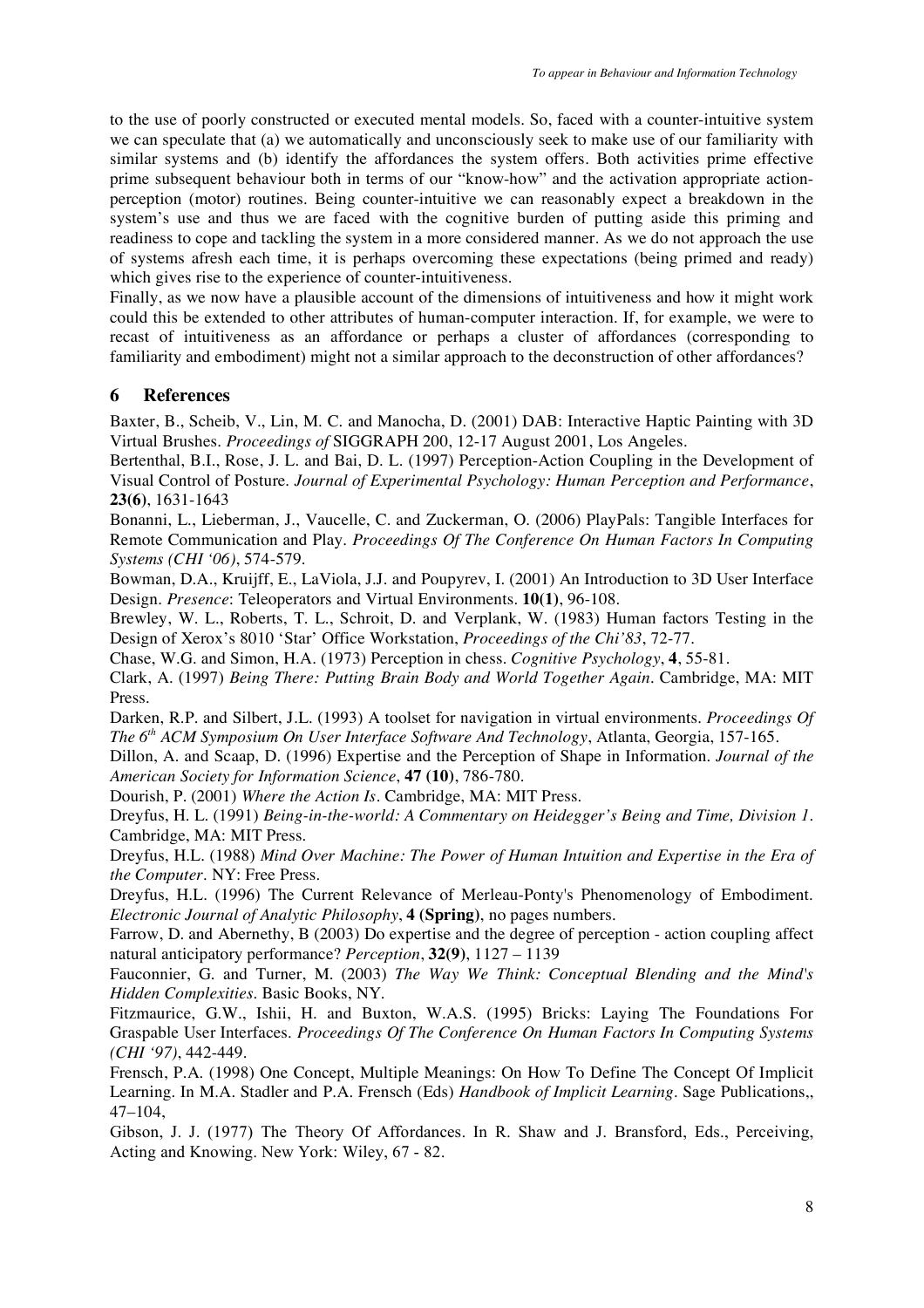Gibson, J.J. (1986) *The Ecological Approach To Visual Perception*, Lawrence Erlbaum Associates, Hillsdale, NJ.

Goodwin, C. and Goodwin, M.H. (1998) Seeing as a situated activity: Formulating Planes, In Y. Engestrom and D. Middleton (Eds.) *Cognition and Communication at Work*, CA: Cambridge University Press.

Grèzes, J. and Decety, J. (2002) Does Visual Perception Of Object Afford Action? Evidence From A Neuroimaging Study. *Neuropsychologia*, **40**, 212-222.

Halasz, F. and Moran, T.P. (1982) Analogy Considered Harmful. Proc. CHI'82, 383-386.

Hartson, D. and Hix, H.R. (1993) *Developing User Interfaces*. John Wiley and Sons.

Heidegger, M. (1927/1962) *Being and Time*. (Translated by J. Macquarrie and E. Robinson) New York: Harper Collins

Heidegger, M. (1985). *History of the Concept of Time*. Bloomington: Indiana University Press.

Hix, D. and Hartson, H. R. (1993) Developing User Interfaces: Ensuring Usability Through Product & Process. New York: John Wiley.

Ilyenkov, E. (1977) *The Problem of the Ideal* (Translated by A. Bluden). Progress Publishers. Also available from http://www.marxists.org/archive/ilyenkov/works/ideal/ideal.htm

Ishii H. and Ullmer B. (1997) Tangible Bits: Towards Seamless Interfaces Between People, Bits and Atoms. *Proceedings Of The Conference On Human Factors In Computing Systems (CHI '97)*, 234- 241.

Johnson, J., Roberts, T. L., Verplank, W., Irby, C. H., Beard, M. and Mackey, K. (1989) The Xerox Star: A Retrospective, *IEEE Computer*, 11-26 and 28-29.

Kara, K. S., Perry, T. J. and Krolczyk, M. J. (1997) Testing For Power Usability. *Proceedings of the Conference on Human Factors in Computing Systems (CHI '97)*, Atlanta, Georgia, 235 – 235.

Lakoff, G. and Johnson, M. (1999) *Philosophy in the Flesh*. NY: Basic Books.

Lederman S.J. and Klatzky R.L. (1987) Hand movements: a window into haptic object recognition. *Cognitive Psychology*. **19**, 342–68.

Marcus, A. (1993) Human Communications Issues in Advanced UIs. *Communications of the ACM*, **36(4)**, 100-109.

Merleau-Ponty, M. (1945/1962) *Phenomenology of Perception*. (Translated by Colin Smith) London: Routledge Classics.

Montagne, G*.*, Buekers, M., Camachon, C., de Rugy A. and Laurent, M. (2003) The learning of goaldirected locomotion: A perception-action perspective. *The Quarterly Journal of Experimental Psychology: Section A*, **56(3)**, 551 – 567.

Norman, D. A. (1988). *The Psychology Of Everyday Things*. NY: Basic Books.

Norman, D. A. (1999) Affordance, Conventions and Design. *interactions*, may + june, 38-42.

Piper, B., Ratti, C. and Ishii, H. (2002) Illuminating Clay: a 3-D tangible interface for landscape analysis. *Proceedings Of The Conference On Human Factors In Computing Systems (CHI '02)*, ACM Press, New York, 355–362.

Raskin, J. (1994) Intuitive Equals Familiar. *Communications of the ACM*. **37(9)**, 17.

Raskin, J. (2000) *The Humane Interface*. Addison Wesley.

Reber, A. S. (1989) Implicit Learning and Tacit Knowledge. *Journal of Experimental Psychology: General*, **118( 3)**, 219-235

Robertson, G.C., Card, S.K. and MacKinlay, J.D. (1993) Information visualization using 3D interactive animation. *Communications of the ACM*, **36(4)**, 56-71.

Schaal, S. (1999) Is imitation learning the route to humanoid robots? *Trends in Cognitive Science*, **3(6),** 233-242.

Sharlin, E., Watson, B., Kitamura, Y., Kishino, F and Itoh, Y. (2004) On tangible user interfaces, humans and spatiality. *Personal and Ubiquitous Computing*, **8**, 338–346

Shneiderman, B. (1992) *Designing The User Interface: Strategies For Effective Human-Computer Interaction* (2nd edition) New York: Addison-Wesley.

Siio, I. and Tsujita, H. (2006) Mobile Interaction Using Paperweight Metaphor. *Proceedings of the Conference On Human Factors In Computing Systems* (CHI '06), 1325-1330.

Smith, D. C., Irby, R. Kimball, B. Verplank, W. and E. Harlsem (1982) Designing the Star User Interface. *Byte*, **7(4)**, 242–282.